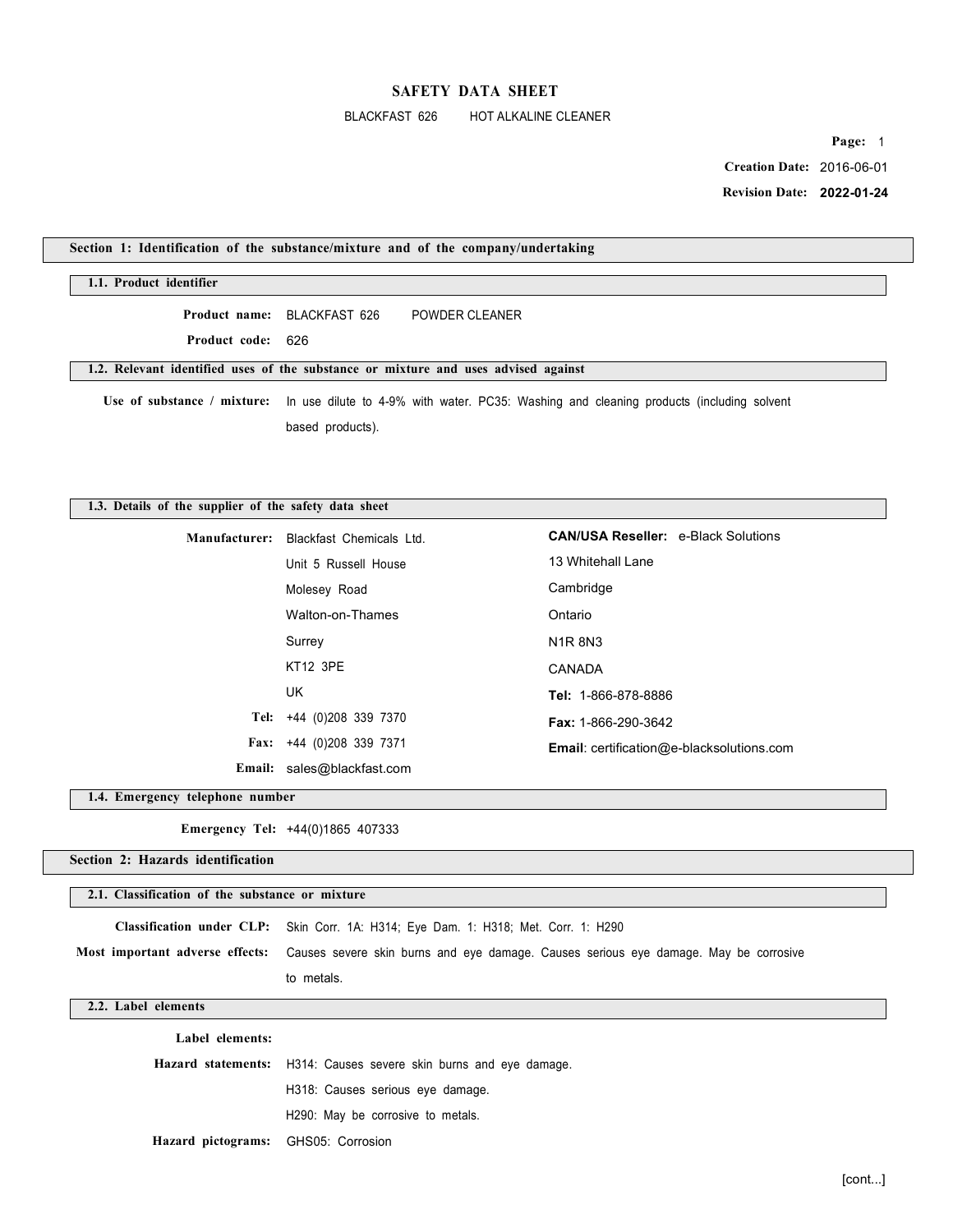BLACKFAST 626 HOT ALKALINE CLEANER



| Signal words: DANGER |                                                                                                                   |  |
|----------------------|-------------------------------------------------------------------------------------------------------------------|--|
|                      | <b>Precautionary statements:</b> P280: Wear protective gloves/protective clothing/eye protection/face protection. |  |
|                      | P260: Do not breathe dust/fumes/gas/mist/vapours/spray.                                                           |  |
|                      | P301+330+331: IF SWALLOWED: rinse mouth. Do NOT induce vomiting.                                                  |  |
|                      | P303+361+353: IF ON SKIN (or hair): Take off immediately all contaminated clothing. Rinse                         |  |
|                      | skin with water/shower.                                                                                           |  |
|                      | P304+340: IF INHALED: Remove person to fresh air and keep comfortable for breathing.                              |  |
|                      | P305+351+338: IF IN EYES: Rinse cautiously with water for several minutes. Remove                                 |  |
|                      | contact lenses, if present and easy to do. Continue rinsing.                                                      |  |
|                      | P310: Immediately call a POISON CENTER/doctor.                                                                    |  |

### **2.3. Other hazards**

PBT: This product is not identified as a PBT/vPvB substance.

# **Section 3: Composition/information on ingredients**

### **3.2. Mixtures**

#### **Hazardous ingredients:**

SODIUM HYDROXIDE - REACH registered number(s): 01-2119457892-27-XXXX

| <b>EINECS</b> | CAS       | PBT / WEL                                                            | CLP Classification  | Percent |
|---------------|-----------|----------------------------------------------------------------------|---------------------|---------|
| 215-185-5     | 1310-73-2 |                                                                      | Skin Corr. 1A: H314 | 40-50%  |
|               |           | SODIUM CARBONATE - REACH registered number(s): 01-2119485498-19-XXXX |                     |         |
| 207-838-8     | 497-19-8  |                                                                      | Eye Irrit. 2: H319  | 20-30%  |

### **Section 4: First aid measures**

# **4.1. Description of first aid measures**

| Skin contact: Remove all contaminated clothes and footwear immediately unless stuck to skin. Drench the |
|---------------------------------------------------------------------------------------------------------|
| affected skin with running water for 10 minutes or longer if substance is still on skin. Transfer       |
| to hospital if there are burns or symptoms of poisoning.                                                |

- **Eye contact:** Bathe the eye with running water for 15 minutes. Transfer to hospital for specialist examination.
	- **Ingestion:** Do not induce vomiting. Give 1 cup of water to drink every 10 minutes. If unconscious, check for breathing and apply artificial respiration if necessary. If unconscious and breathing is OK, place in the recovery position. Transfer to hospital as soon as possible.
	- **Inhalation:** Remove from exposure ensuring one's own safety whilst doing so. If unconscious and breathing is OK, place in the recovery position. If conscious, ensure the casualty sits or lies down. If breathing becomes bubbly, have the casualty sit and provide oxygen if available. Transfer to hospital as soon as possible.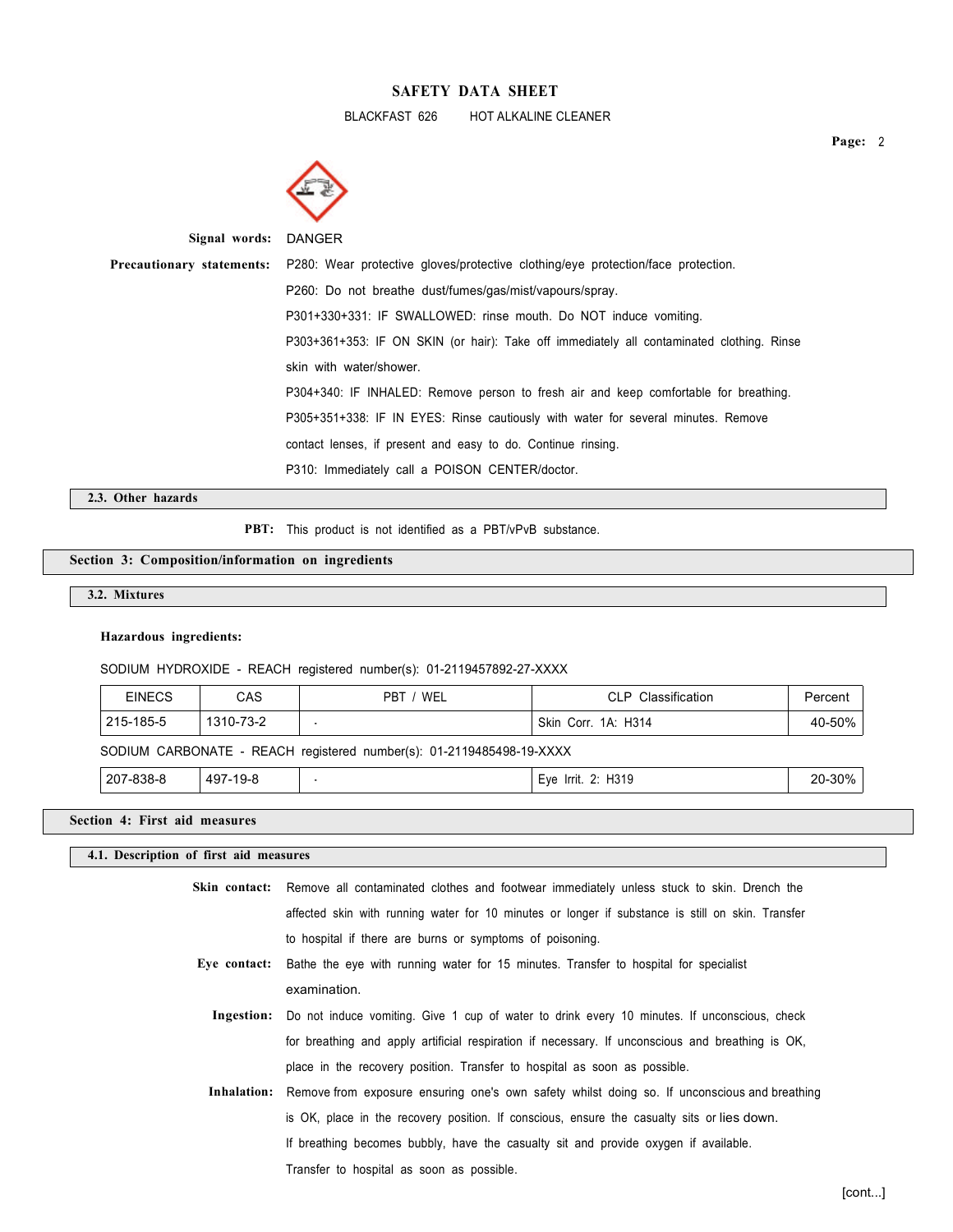### BLACKFAST 626 HOT ALKALINE CLEANER

**Page:** 3

### **4.2. Most important symptoms and effects, both acute and delayed**

**Skin contact:** There may be irritation and redness at the site of contact. Blistering may occur. Severe burns may occur.

**Eye contact:** There may be pain and redness.

**Ingestion:** There may be soreness and redness of the mouth and throat. Corrosive burns may appear around the lips. There may be vomiting and diarrhoea.

**Inhalation:** There may be irritation of the throat with a feeling of tightness in the chest. Exposure may

cause coughing or wheezing.

**Delayed / immediate effects:** Immediate effects can be expected after short-term exposure.

**4.3. Indication of any immediate medical attention and special treatment needed** 

**Immediate / special treatment:** Eye bathing equipment should be available on the premises.

**Section 5: Fire-fighting measures** 

**5.1. Extinguishing media** 

**Extinguishing media:** Carbon dioxide. Alcohol or polymer foam. Dry chemical powder.

# **5.2. Special hazards arising from the substance or mixture**

**Exposure hazards:** Corrosive. In combustion emits toxic fumes.

#### **5.3. Advice for fire-fighters**

**Advice for fire-fighters:** Wear self-contained breathing apparatus. Wear protective clothing to prevent contact with

skin and eyes.

**Section 6: Accidental release measures** 

# **6.1. Personal precautions, protective equipment and emergency procedures**

**Personal precautions:** Do not attempt to take action without suitable protective clothing - see section 8 of SDS. Mark out the contaminated area with signs and prevent access to unauthorised personnel. Do not create dust.

### **6.2. Environmental precautions**

**Environmental precautions:** Do not discharge into drains or rivers. Contain the spillage using bunding.

### **6.3. Methods and material for containment and cleaning up**

**Clean-up procedures:** Transfer to a suitable container. Wash down the drain with large amounts of water.

**6.4. Reference to other sections** 

**Reference to other sections:** Refer to section 8 of SDS.

**Section 7: Handling and storage** 

#### **7.1. Precautions for safe handling**

**Handling requirements:** Ensure there is sufficient ventilation of the area. Avoid the formation or spread of dust in the

air. Avoid direct contact with the substance.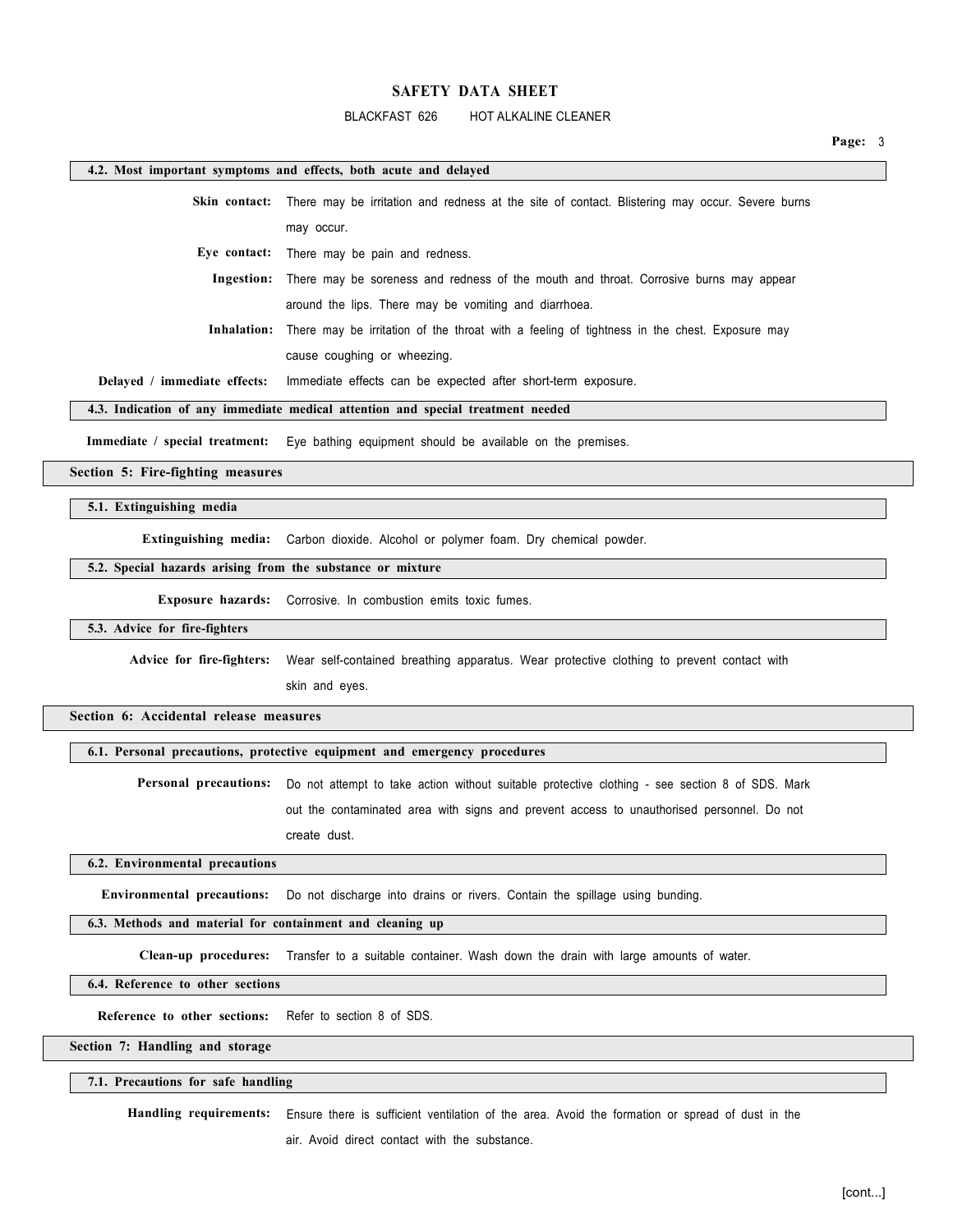### BLACKFAST 626 HOT ALKALINE CLEANER

### **7.2. Conditions for safe storage, including any incompatibilities**

**Storage conditions:** Store in a cool, well ventilated area. Keep container tightly closed.

**Suitable packaging:** Polyethylene.

# **7.3. Specific end use(s)**

Specific end use(s): PC35: Washing and cleaning products (including solvent based products).

#### **Section 8: Exposure controls/personal protection**

**8.1. Control parameters** 

### **Hazardous ingredients:**

**SODIUM HYDROXIDE** 

# Workplace exposure limits: Respirable

| Respirable dust |  |
|-----------------|--|
|-----------------|--|

| State      | hour TWA | STEL<br>15 min. | 8 hour TWA | <b>STEL</b><br>15 min. |  |
|------------|----------|-----------------|------------|------------------------|--|
| <b>USA</b> |          | mg/m3           |            |                        |  |

### **DNEL/PNEC Values**

#### **Hazardous ingredients:**

### **SODIUM HYDROXIDE**

| ⊤уре        | Exposure | alue/       | 1001100100 | Effect |
|-------------|----------|-------------|------------|--------|
| <b>DNEL</b> | alation  | 1mg/m3<br>ັ |            | Local  |

**SODIUM CARBONATE** 

| ype  | voosure  | /alue   | opulation' | ∠ffect  |
|------|----------|---------|------------|---------|
| DNEL | ∖alation | 10mg/m3 |            | ∟ocal ˈ |

**8.2. Exposure controls** 

**Engineering measures:** Ensure there is exhaust ventilation of the area. **Respiratory protection:** Self-contained breathing apparatus must be available in case of emergency. **Hand protection:** Protective gloves. Heat resistant gloves. Breakthrough time of the glove material > 8 hours. **Eye protection:** Face-shield. Ensure eye bath is to hand. **Skin protection:** Protective clothing with elasticated cuffs and closed neck. Boots made of PVC. Ensure safety shower is to hand. **Environmental:** Prevent from entering in public sewers or the immediate environment.

**Section 9: Physical and chemical properties** 

## **9.1. Information on basic physical and chemical properties**

**State:** Powder

**Colour:** White

**Odour:** Barely perceptible odour

**Oxidising:** Non-oxidising (by EC criteria)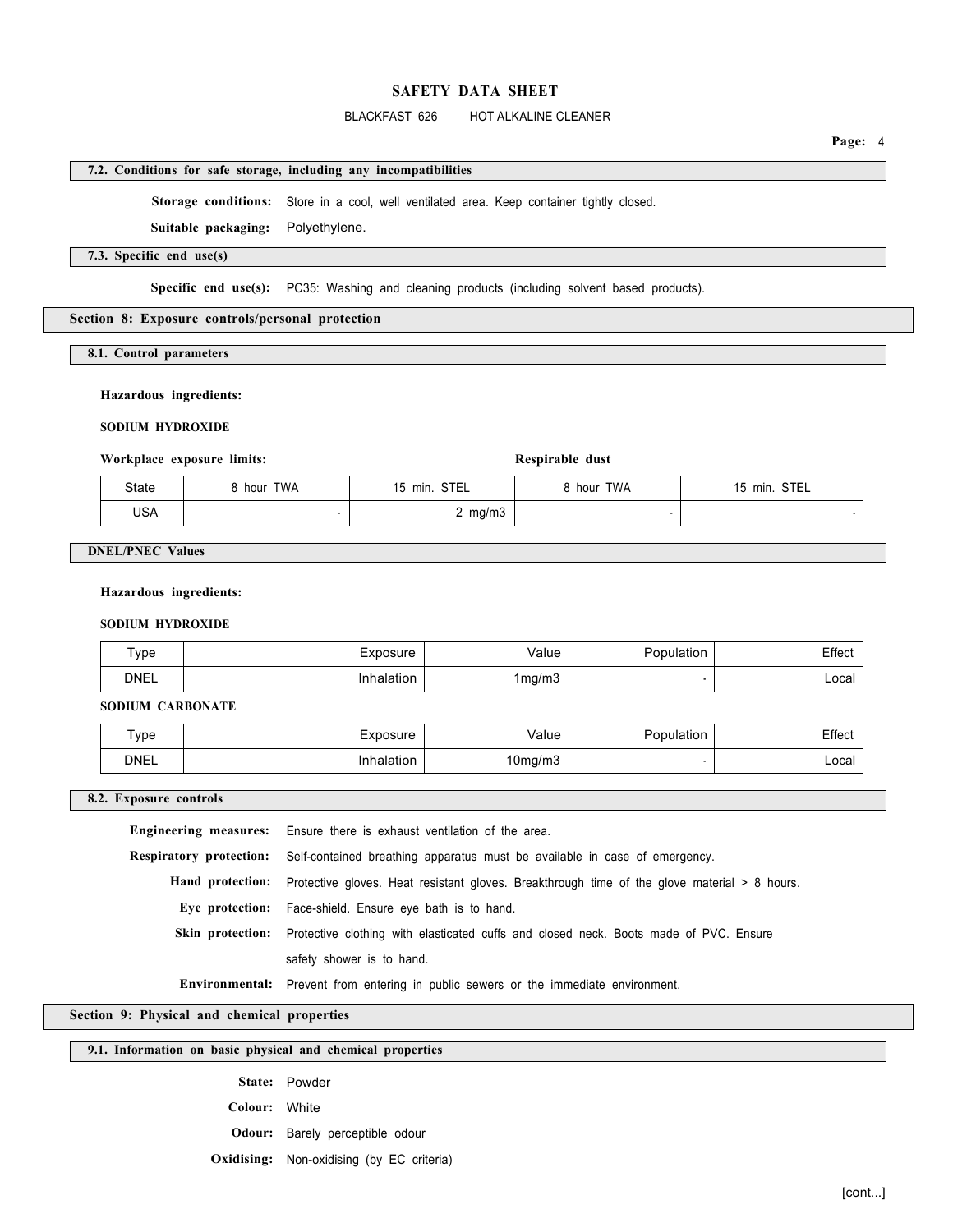## BLACKFAST 626 HOT ALKALINE CLEANER

**Solubility in water:** Soluble

**pH:** 14

**9.2. Other information** 

**Other information:** No data available.

**Section 10: Stability and reactivity** 

**10.1. Reactivity** 

**Reactivity:** Stable under recommended transport or storage conditions.

**10.2. Chemical stability** 

**Chemical stability:** Stable under normal conditions.

# **10.3. Possibility of hazardous reactions**

**Hazardous reactions:** Hazardous reactions will not occur under normal transport or storage conditions.

Decomposition may occur on exposure to conditions or materials listed below.

**10.4. Conditions to avoid** 

**Conditions to avoid:** Moist air.

**10.5. Incompatible materials** 

**Materials to avoid:** Magnesium. Aluminium.

**10.6. Hazardous decomposition products** 

**Section 11: Toxicological information** 

**11.1. Information on toxicological effects** 

### **Hazardous ingredients:**

#### **SODIUM HYDROXIDE**

| HPR <sup>1</sup> | MUS        | LD50<br>__ | 40  | mg/kg |
|------------------|------------|------------|-----|-------|
| ORL              | <b>RBT</b> | LDLO       | 500 | mg/kg |

### **SODIUM CARBONATE**

| ' ORL | . .<br>RΑ<br>. . | LD50 | 4090<br>$\cdot$ | ma/kc |
|-------|------------------|------|-----------------|-------|
|       |                  |      |                 |       |

# **Relevant hazards for substance:**

| Hazard                        | Route      | Basis                 |
|-------------------------------|------------|-----------------------|
| Skin corrosion/irritation     | <b>DRM</b> | Hazardous: calculated |
| Serious eye damage/irritation | OPT        | Hazardous: calculated |

# **Symptoms / routes of exposure**

**Skin contact:** There may be irritation and redness at the site of contact. Blistering may occur. Severe burns

may occur.

**Eye contact:** There may be pain and redness.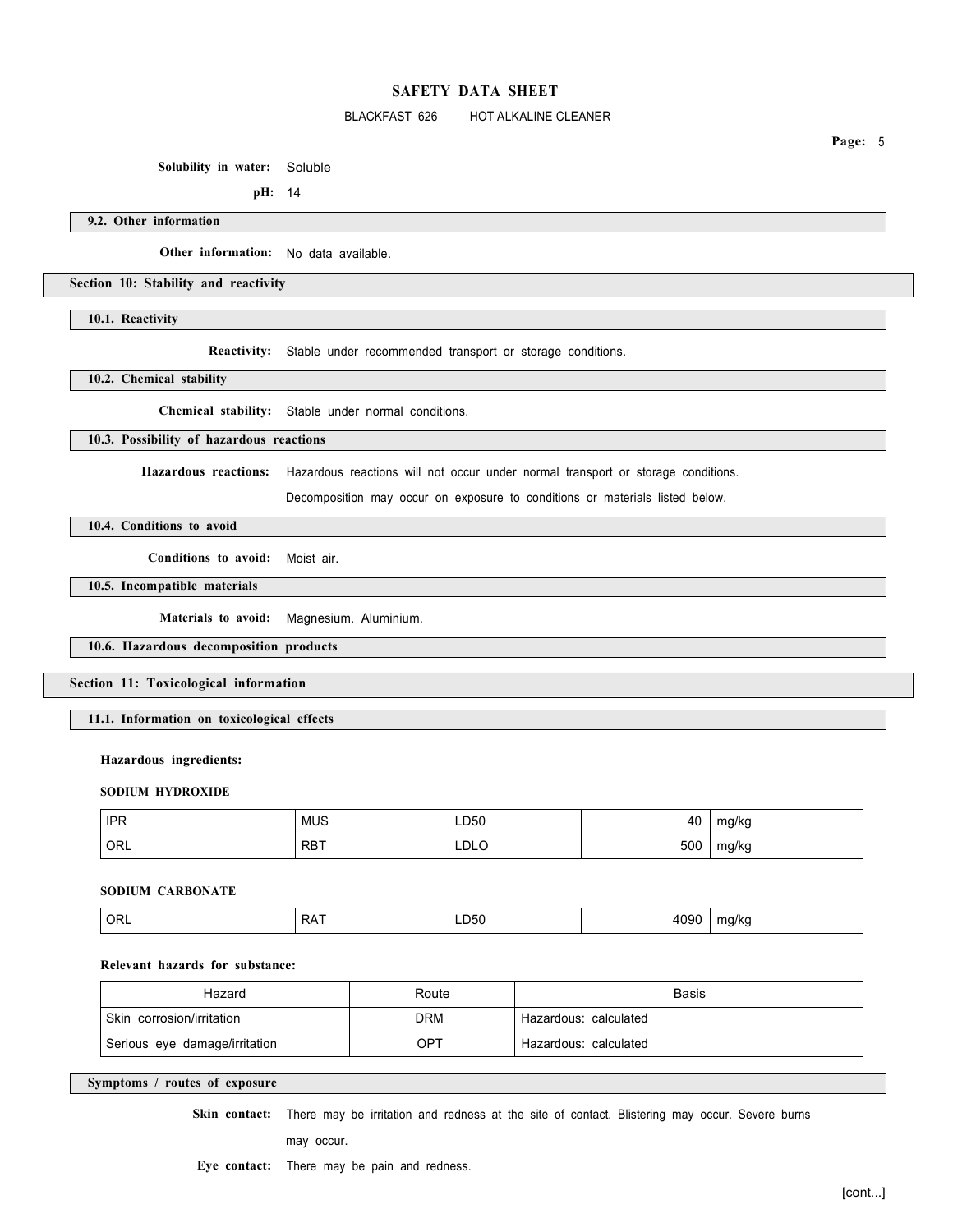### BLACKFAST 626 HOT ALKALINE CLEANER

|                                  | Ingestion: There may be soreness and redness of the mouth and throat. Corrosive burns may appear         |
|----------------------------------|----------------------------------------------------------------------------------------------------------|
|                                  | around the lips. There may be vomiting and diarrhoea.                                                    |
|                                  | Inhalation: There may be irritation of the throat with a feeling of tightness in the chest. Exposure may |
|                                  | cause coughing or wheezing.                                                                              |
|                                  | Delayed / immediate effects: Immediate effects can be expected after short-term exposure.                |
| ction 12: Ecological information |                                                                                                          |
|                                  |                                                                                                          |
| 12.1. Toxicity                   |                                                                                                          |
|                                  |                                                                                                          |
|                                  |                                                                                                          |

**Hazardous ingredients:** 

**SODIUM HYDROXIDE** 

FISH 96H LC50 196 mg/l

**Section 12:** 

**SODIUM CARBONATE** 

FISH 96H LC50 300 mg/l

**12.2. Persistence and degradability** 

**Persistence and degradability:** Biodegradable in part only.

**12.3. Bio accumulative potential** 

**Bio accumulative potential:** No data available.

**12.4. Mobility in soil** 

**Mobility:** Soluble in water.

**12.5. Results of PBT and vPvB assessment** 

**PBT identification:** This product is not identified as a PBT/vPvB substance.

**12.6. Other adverse effects** 

**Other adverse effects:** No data available.

**Section 13: Disposal considerations** 

**13.1. Waste treatment methods** 

**Disposal operations:** Transfer to a suitable container and arrange for collection by specialised disposal company.

**Waste code number:** 06 02 04

**Disposal of packaging:** Arrange for collection by specialised disposal company.

**NB:** The user's attention is drawn to the possible existence of regional or national regulations

regarding disposal.

**Section 14: Transport information** 

**14.1. UN number** 

**UN number:** UN3262